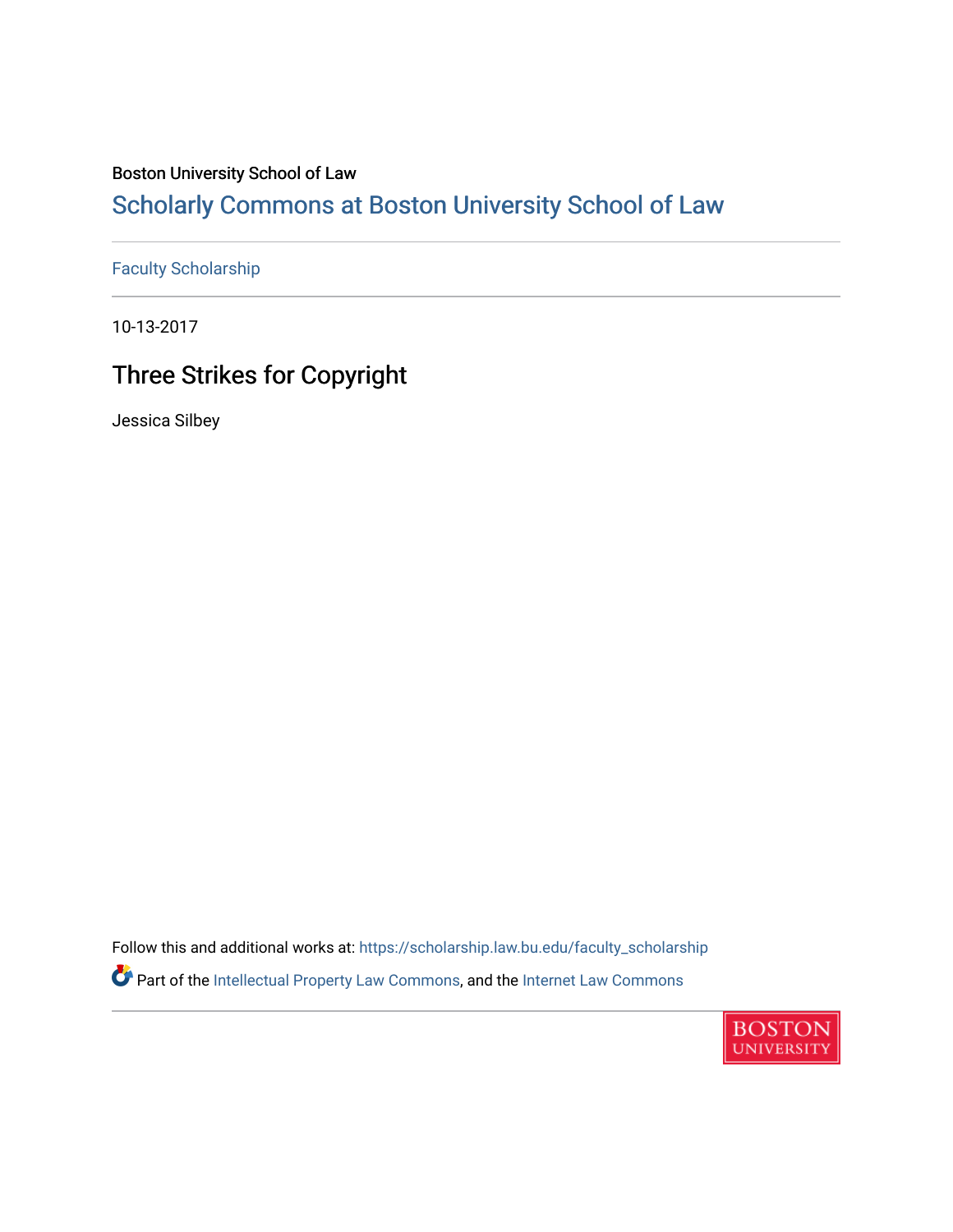## **Three Strikes for Copyright**

**Author :** Jessica Silbey

**Date :** October 13, 2017

Abhishek Nagaraj, Does Copyright Affect Reuse? Evidence from Google Books and Wikipedia, **Mgmt. Sci.** (forthcoming 2017), available [at abhishekn.com.](http://abhishekn.com/files/copyright_nagaraj.pdf)

How should copyright law change to take account of the internet? Should copyright expand to plug the internet's leakiness and protect content that the internet would otherwise make more freely available? Or, should copyright relax its strict liability regime given diverse and productive reuses in the internet age and the benefits networked diffusion provides users and second-generation creators? Answering these questions depends on what we think copyright is for and how it is used and confronted by creators and audiences. In a new article studying these questions in the very focused setting of Wikipedia articles about baseball and baseball players (there are more than you might imagine!), [Professor Abhishek Nagaraj](http://facultybio.haas.berkeley.edu/faculty-list/nagaraj-abhishek/) demonstrates that where production of new knowledge depends on pre-existing information, strong copyright law can reduce both the quality and quantity of new content.

Professor Nagaraj studies the intersection of digital access and information diffusion. In the paper reviewed here, Nagaraj takes advantage of the lack of automatic renewal of copyrighted works published before 1964, rendering many to the public domain, to estimate the effect of access to public domain material on the quality of Wikipedia pages. His findings both confirm [other studies](https://papers.ssrn.com/sol3/papers.cfm?abstract_id=2290181) in this area and raise new lines of inquiry.

This paper tells several stories. The first starts in 2008, when Google Books digitized all of the issues of Baseball Digest between 1940 and 2008. Of these, the pre-1964 issues are in the public domain; the rest remain under copyright. This first story explains how Wikipedia articles about baseball cite to the public domain Baseball Digest issues twice as much as the in-copyright sources. It is no surprise that digitization of an important source of information about baseball enables access and encourages the reuse of this resource on Wikipedia, the fifth-most visited website (with about 10 billion page views monthly). After digitization, citation to Baseball Digest increased 300% over predigitization levels. What surprises more is that public domain sources (which are also older) are cited more frequently than in-copyright sources, despite both being digitized fully by Google Books. As Nagaraj demonstrates, relying on quantitative analysis of citation frequency and open-ended survey questions with Wikipedians, copyright is a barrier to citation and reuse of the digitized material, and Wikipedians are paying attention to those barriers.

This paper tells another story about the consequence of the copyright barrier – i.e., that it diminishes the quality of the Wikipages about certain baseball players who played after 1964. For pages about baseball players who are neither famous nor obscure (e.g., the average player about whom a Wikipedia page would come in handy), those players who made their debut appearances before 1964 have higher quality pages than those who began playing after 1964. How does Nagaraj measure quality? By measuring what he argues is circumstantial evidence of higher quality content: citation to Baseball Digest, the number of images on the page, and the number of visitors to the page (as a measure of reader utility). Pre-1964 player pages for well-known (but not superstar) players have almost twice the number of citations to Baseball Digest, 1.78 images as compared to 0.92 for in-copyright player-pages, and they attract about forty-seven more visitors per month on average.

Nagaraj describes this effect in terms of a welfare impact, suggesting that pages negatively affected by copyright are unable to fully capture and deliver value to end users. In intellectual property debates, we often worry about quality over quantity, whether the "progress" to which the intellectual property clause of the Constitution aims is more stuff or better stuff, "better" being a tricky term. We also worry about the [relevance of citation counts](https://papers.ssrn.com/sol3/papers.cfm?abstract_id=1888191). A helpful and intriguing feature of Nagaraj's paper is his metric for quality that is both quantitatively measurable and qualitatively significant for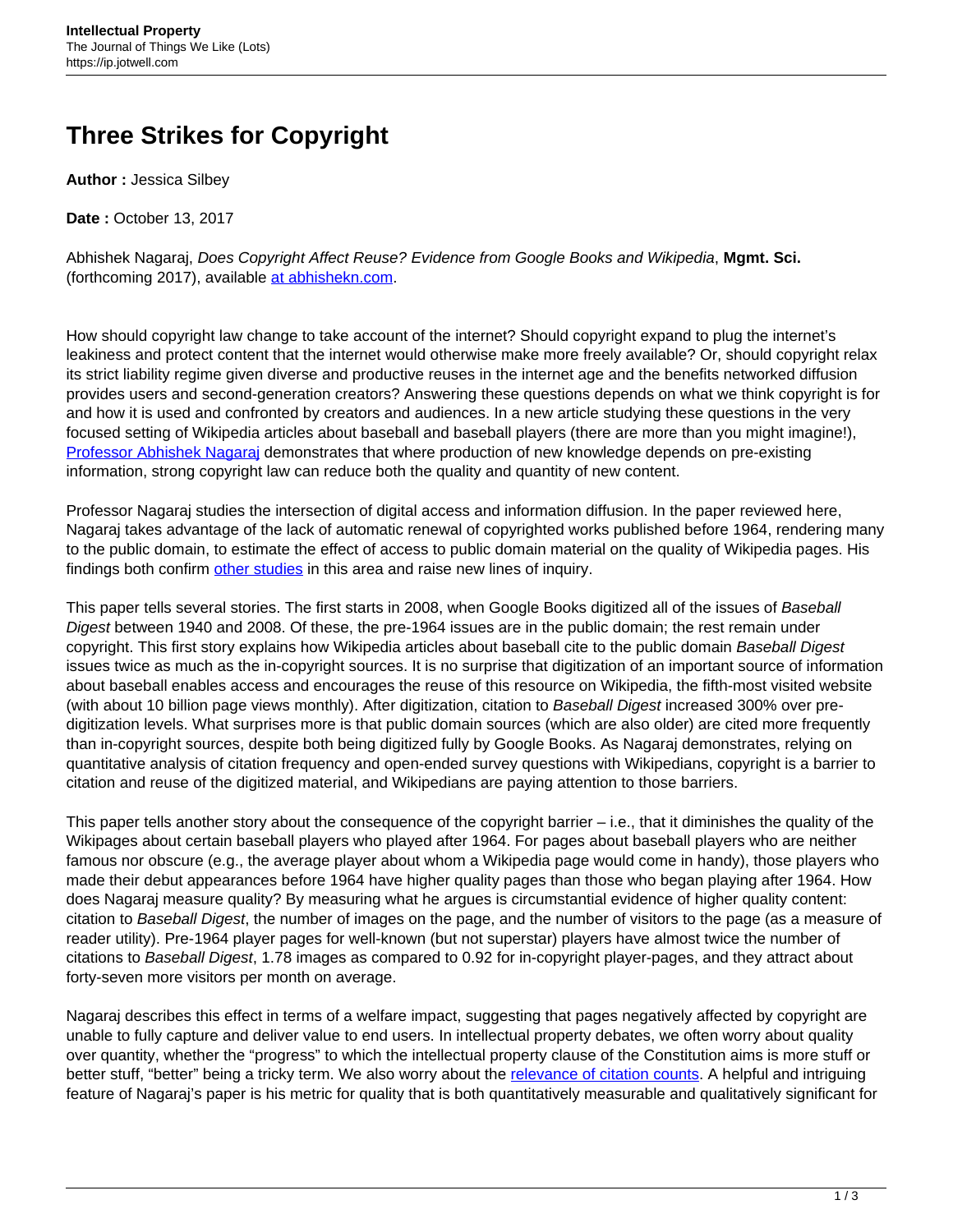the community the content serves (baseball fans).

The third story this paper tells is the most interesting of all. It concerns the differential impact of copyright restrictions on images versus text, which difference is driving the first story described above. Generally, digitization should lower the costs of reuse for both types of media, but Nagaraj shows that text is cited to at a significantly higher rate than images, leading to the reuse of and reliance on text at a much higher rate than images from the in-copyright Baseball Digest sources. This means that the digitization of content benefits textual content more than images (photographic or otherwise). Or, more precisely, the negative effects of copyright on citation and use disappear for text and are driven by a lack of reuse of images post-1964. Nagaraj hypothesizes and then demonstrates that because images require more "transformation" (under copyright fair use) than textual content to avoid infringement liability, the gains of access won by digitization are mitigated, for the in-copyright images, by copyright's imposition of greater transaction costs. It follows that the "reuse of out-of-copyright content is likely to be higher for images … than for text" (P. 16), suggesting that the public-domain status of images is more important for diffusion and reuse of this kind of information and content. In fact, Nagaraj shows that the "likelihood that an image will be reused from a post-1964 [in-copyright] issue of Baseball Digest is very close to zero, even after digitization [whereas] ... the pattern for text citations is quite different. ... In-copyright and out-of-copyright text citations track each other pretty closely, suggesting that copyright has very little impact on preventing the reuse of digitized textual material." (Pp. 17-18.) His chart reproduced below illustrates this point.



This last story raises fascinating questions. First, in a networked digital age in which photographs, logos, memes, and other graphic images have been shown to circulate more swiftly and broadly than text, in which images dominate the semantic web (including, importantly, journalism and social media), it is surprising that copyright may control the use of images as forcefully as Nagaraj documents about Wikipedia. This is a significant threat to veritable and free speech.

Second, the collection and management of photographs online is growing in concentration and expense. There are a lot of free images on the web, but they serve to entertain or illustrate, not to inform or contribute facts for debate. (There is a reason we see the same pictures of Mitch McConnell, Antelope Canyon, or the Lincoln Memorial on news sites). New, timely, and authenticated photos are harder to source; there are fewer photojournalists and even fewer aggregators and news agencies managing the collection and distribution of news. If, as Nagaraj's study proves, internet users rely on photographs to anchor and explicate information sought, copyrighted photographs circulate less freely than text online (a statement many photographers would dispute, but that's another story), and because news outlets now less frequently pay for and distribute photojournalistic images, we have a significant information problem in the digital age.

Third, is it possible that Wikipedians are so closely hewing to the copyright fair use analysis that it is harder to claim transformative fair use of photographs than text? In my [research,](http://www.sup.org/books/title/?id=20869) I found creative and innovative communities followed idiosyncratic norms of copying (or not copying) that did not align with intellectual property law. The story Nagaraj tells about the non-use of photographs versus the use of text under copyright on Wikipedia is a story of behavior arguably aligning with copyright doctrine. Reusing copyrighted photographs verbatim is harder under copyright fair use than